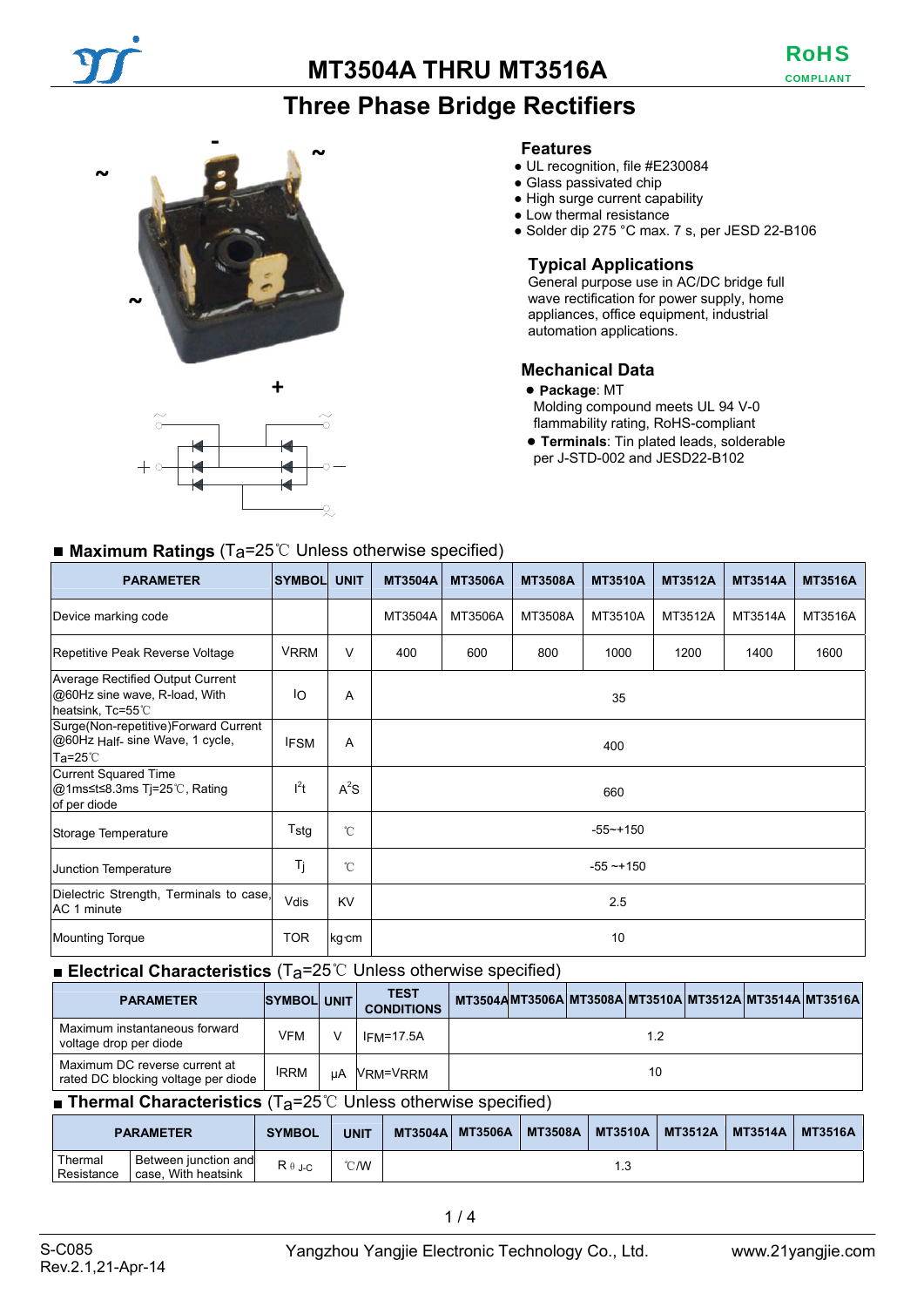

| ■ Ordering Information (Example) |                               |                   |                                       |                                          |                                             |                      |  |  |
|----------------------------------|-------------------------------|-------------------|---------------------------------------|------------------------------------------|---------------------------------------------|----------------------|--|--|
| <b>PREFERED</b><br>P/N           | <b>PACKAGE</b><br><b>CODE</b> | UNIT WEIGHT $(g)$ | <b>MINIMUM</b><br><b>PACKAGE(pcs)</b> | <b>INNER BOX</b><br><b>QUANTITY(pcs)</b> | <b>OUTER CARTON</b><br><b>QUANTITY(pcs)</b> | <b>DELIVERY MODE</b> |  |  |
| MT3504A~MT3516A                  | A <sub>1</sub>                | Approximate 17.5  | 50                                    | 50                                       | 500                                         | Paper Box            |  |  |

# ■ **Characteristics** (Typical)











1000 Tj=125℃ Instantaneous Reverse Current (uA) Instantaneous Reverse Current (uA) 100 10 Tj=25℃ 1 0.1 0 20 40 60 80 100 Percent Rated Peak Reverse Voltage(%)

2 / 4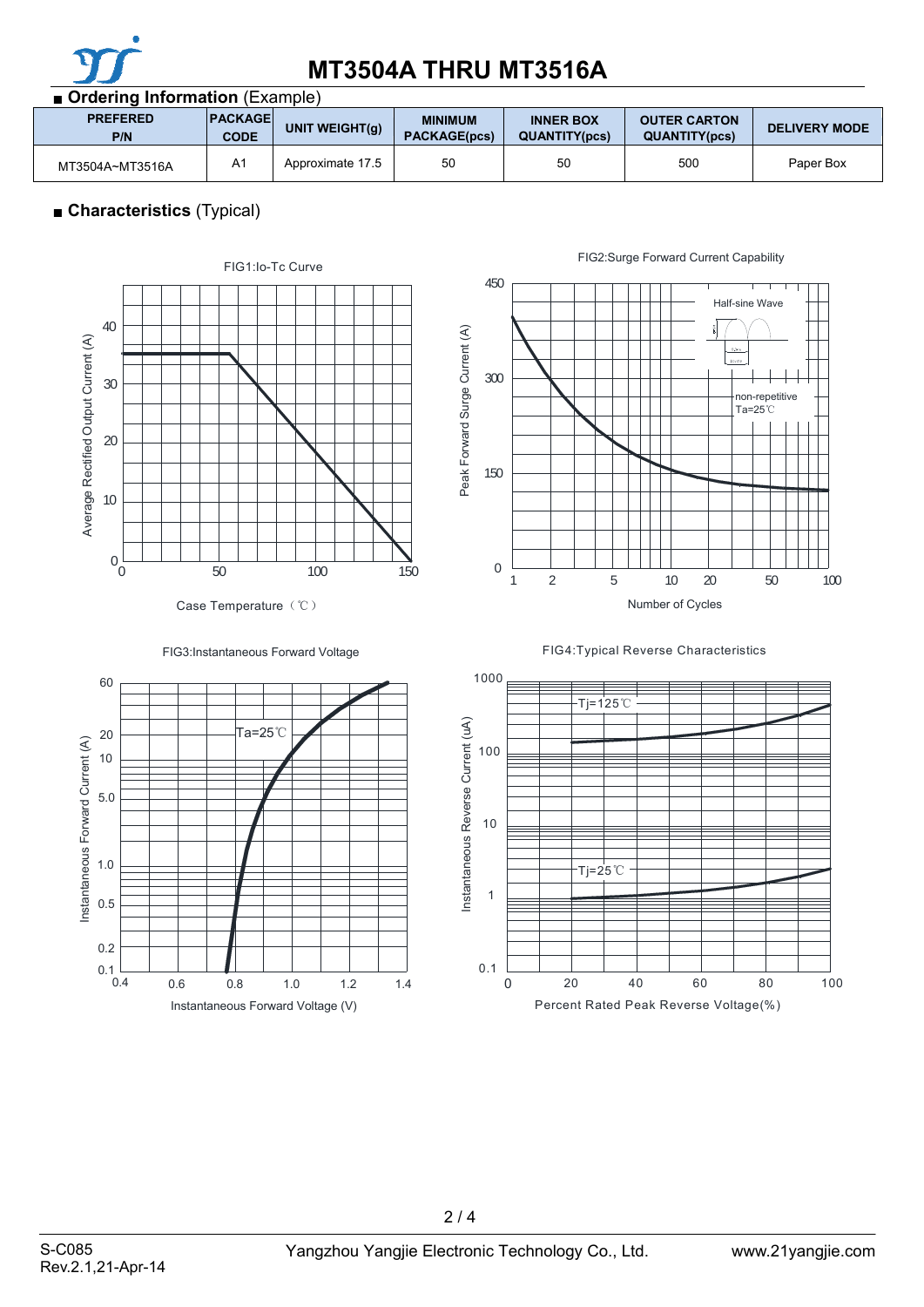



|     | МT   |      |  |  |  |  |
|-----|------|------|--|--|--|--|
| Dim | Min  | Max  |  |  |  |  |
| A   | 23.3 | 24.3 |  |  |  |  |
| В   | 23.3 | 24.3 |  |  |  |  |
| C   | 28.2 | 28.8 |  |  |  |  |
| D   | 15.5 | 16.5 |  |  |  |  |
| E   |      | 25   |  |  |  |  |
| F   | 9    | 10   |  |  |  |  |
| G   | 6.2  | 6.4  |  |  |  |  |
| н   | 0.75 | 0.85 |  |  |  |  |

3 / 4